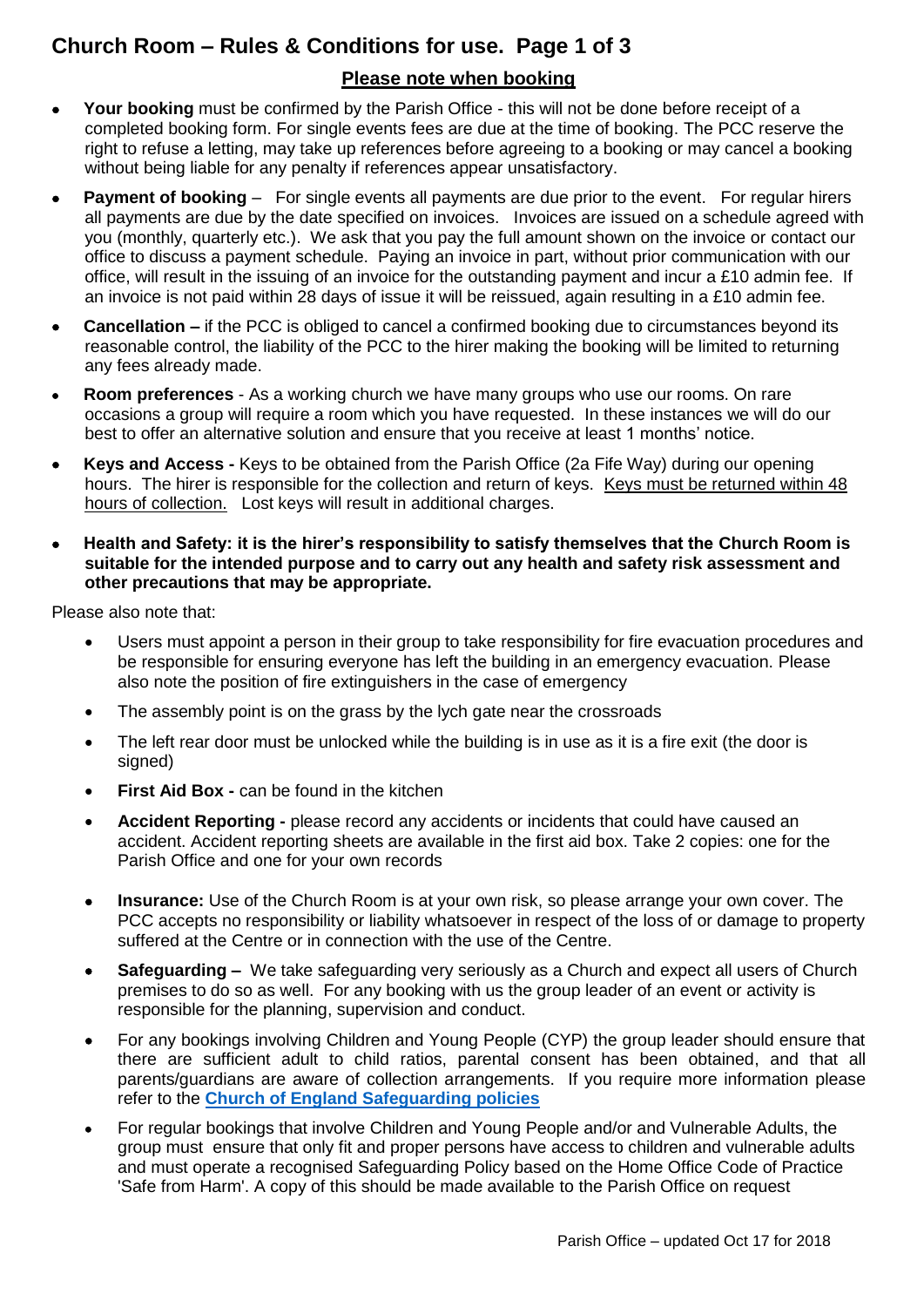# **CHURCH ROOM – Rules & Conditions for use: Page 2 of 3**

## **When using the Church Room**

#### *Please note we do not have a caretaker (which is reflected in our rates) which is why we require all rooms to be left as they are found.*

#### **Heating - Please do not alter either the timing or thermostatic controls**

 **Furniture** – after use all chairs are to be stacked on the three 'dollies' provided with not more than 18 chairs on any one dolly. Tables are to be collapsed and placed upright at the far end of the room. The room plan is displayed on the noticeboard to the left of the hatch.

#### **The Kitchen**

- Children are not allowed in the kitchen without supervision.
- The kitchen is kept clean, but you need to wipe surfaces before you start your session Antibac spray and a cloth
- **Tea towels –** none provided on advice of our Health & Environment adviser, please bring your own.
- **Cooking**  only to be carried out by a person who has a Food Hygiene Certificate. Food can be brought ready cooked and stored for an event. Any food needs to be sourced and prepared carefully – the organiser needs to know from where and by whom and this should be written down and retained in case of a complaint or illness. (Training can be organised by a Church member).
- **Crockery, Cutlery & Equipment (**Sufficient for 40). This is available for general use. It must be washed, dried and returned to kitchen cupboards after use.
- **Water Urn Warning: use with care when hot!**
- **The Shutter –** secures in the up position and take care when lowering. **MUST** be bolted on departure**.**
- **Refrigerator - leave switched on at all times.** Do not leave any food in refrigerator.
- **Dishwasher –** this has a 3 minutes programme. Please follow instructions on the wall.
- **Rubbish**  all rubbish must be taken away with you and disposed of offsite.

 $\bullet$ 

- **Spillages** Anything spilt on the floors should be wiped up immediately, use only warm water and no bleach or abrasive cleaners.
- **Equipment:** If you use your own electrical equipment it should have been PAT tested.
- **Smoking** is not permitted within the building.
- **The sale of alcohol – the Church Room is not licensed for the sale of alcohol.** If it is your intention to apply for a Temporary Event Notice, you must obtain written permission from the PCC. It is then your responsibility to apply for the licence.

#### **Disabled Toilets**

- "Help Alarms" are located in the disabled toilet, it is the responsibility of those using the room to ensure that any alarm is responded to appropriately
- If an alarm is set-off the group leader, or a designated person, will need to check that anyone in the toilet is not in need of help. The sound which the alarm makes is insistent but not hugely loud.
- The reset button to stop the alarm is located *inside* the disabled toilet so the alarm can only be deactivated from there. The reset button outside the toilets will not work (this is by design so that an alarm can only be deactivated if it is certain that no-one is in need of assistance).
- **Churchyard –** please note that the churchyard is a consecrated area. We ask that you ensure all users of the Church Room respect this.